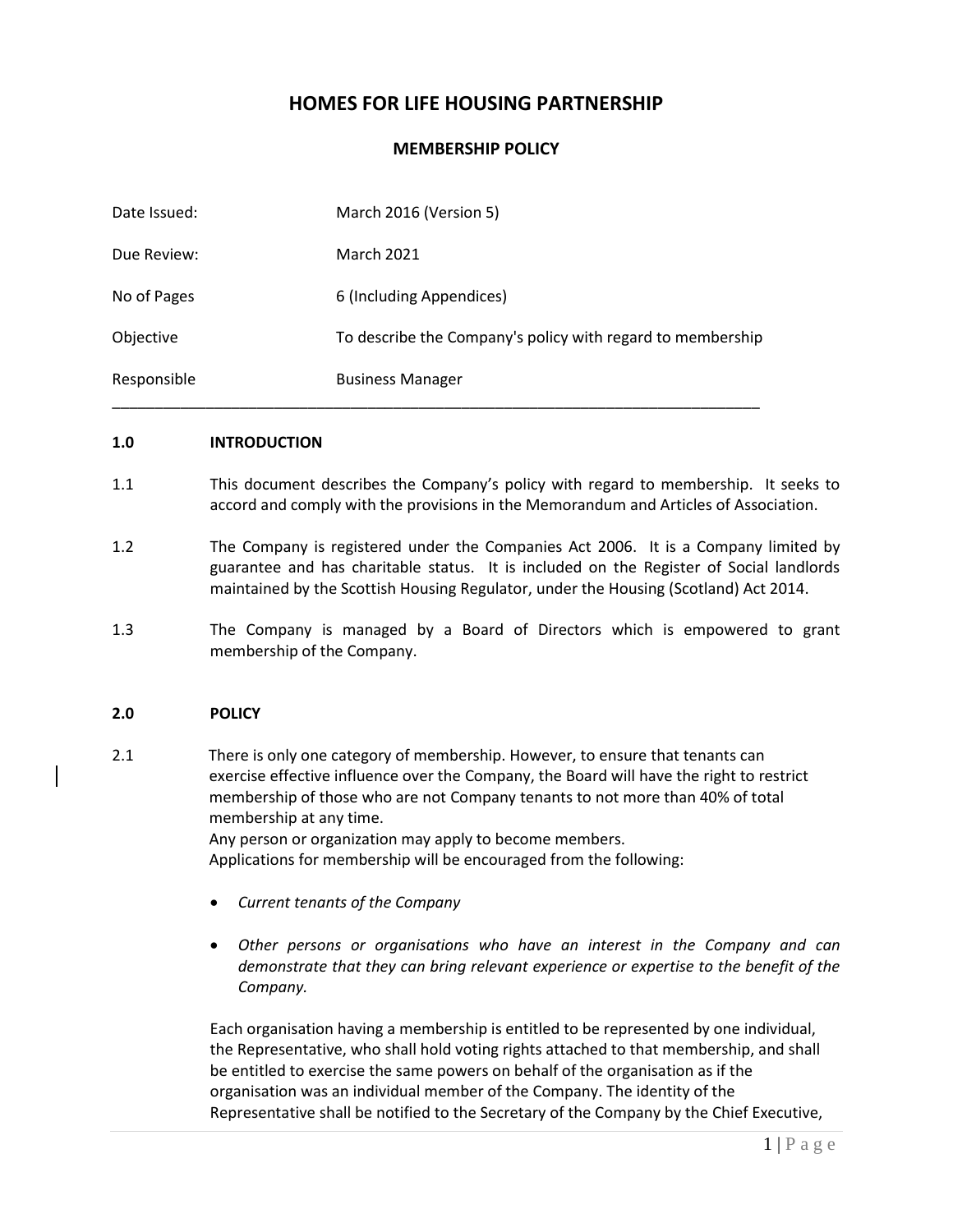or equivalent office holder, of the member organisation and shall become effective 14 days following receipt of such notification. An organisation's Representative cannot also be a member as an individual. If a member becomes a Representative of an organisation, then the individual's membership shall be suspended until such times as the individual is no longer acting as a Representative.

- 2.3 Only members, (or their proxies), will be entitled to nominate for, or to vote in elections for directors, to vote on any resolutions put to any General Meeting of the Company, or to attend any General meetings from which non members may be excluded.
- 2.4 Each member will guarantee the Company to the sum of £1, payable upon the winding up or dissolution of the Company.
- 2.5 The Board shall act reasonably and fairly in their consideration of applications for membership, or termination of membership, however their decisions shall be final. If requested to do so, the Board shall give applicants the reasons for any refusal to admit them to membership of the Company.
- 2.6 A person shall not be admitted to membership, and any membership will subsequently be terminated by the Board if:
	- an individual is or becomes of unsound mind
	- bankrupt or insolvent, or apparently insolvent or who suspend payment to or compound with that person's creditors
	- a receiver or judicial factor is appointed in respect of that person's property and undertaking, or any part thereof
	- an effective winding-up order has been or is made or an effective winding-up resolution is passed in respect of that person
	- an administration order has been or is made in respect of that person
	- a current or former tenant of the Company who is in breach of their lease with the Company, or was in breach at the end of their lease with the Company.
	- that person is or has been convicted of a criminal offence other than a motoring offence
	- that person has not reached the age of 18 if not a tenant, or 16 if a tenant
	- that person fails to notify the Company within three months of a change of address, unless this is a change between two properties owned or managed by the Company
	- that person otherwise fails to meet any of the requirements of this Membership Policy.
- 2.7 The Board may also reject any application for membership where complaints have been received about any applicant's behaviour and the Board are concerned this is likely to harm the interests or reputation of the Company.
- 2.8 The rights and privileges of a member of the Company shall be personal and shall not be transferable or transmissible by any means.
- 2.9 Membership shall automatically cease on the death of a member.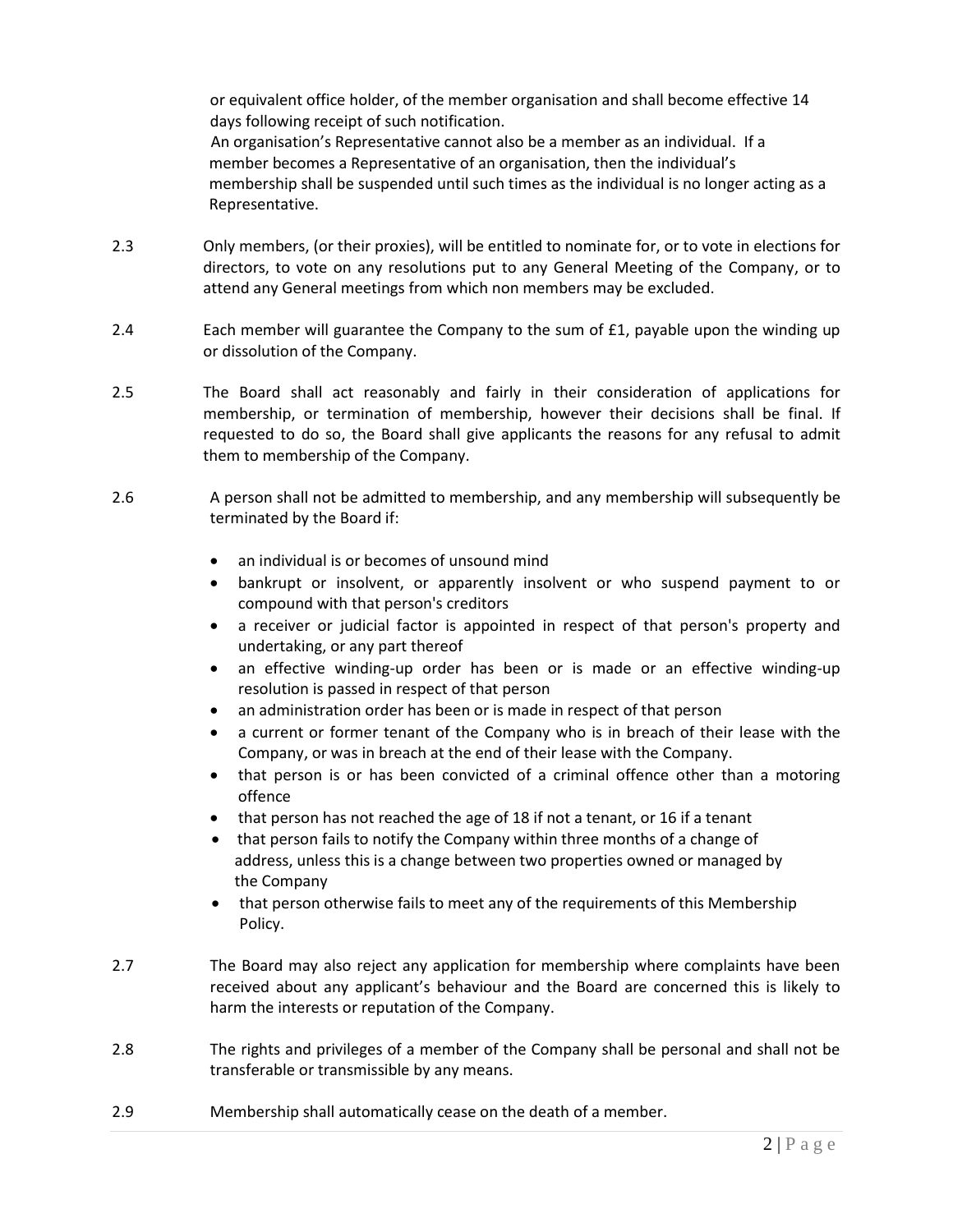- 2.10 Members may give up their membership at any time by giving 7 clear days notice in writing. An opportunity to give up membership will be included in forms used/issued by the Company for tenants to give Notice of Termination of Tenancy though tenants do not need to.
- 2.11 Membership may also be terminated by members voting to do so at a general meeting, under the provisions of Clause 11 of the Company's Articles of Association. This covers situations where members are concerned over 'behaviour which is likely to harm the interests or reputation of the Company'. Any motion for termination under this clause requires written complaint; prior notice; opportunity to attend and respond to the complaint; and the support of at least 2/3rds of members at the meeting – all as outlined as the Articles.

### **3.0 PROCESS**

- 3.1 No new applications for membership will be approved in the 14 days preceding any general meeting.
- 3.2 An application for membership shall be forwarded to the registered office on the agreed pro-forma, which may be varied from time to time by the Board. (Current copy attached). Every application shall be considered by the Board at its next meeting or as soon thereafter as is practicable.
- 3.3 If the application is approved, membership shall take effect from that time. Within five working days membership will be confirmed and the name of the applicant shall be entered in the appropriate category of the register of members. The register of members is kept by the Secretary.

### **4.0 REVIEW**

4.1 The Business Manager will ensure that this is reviewed as necessary by the Board but not less than every five years.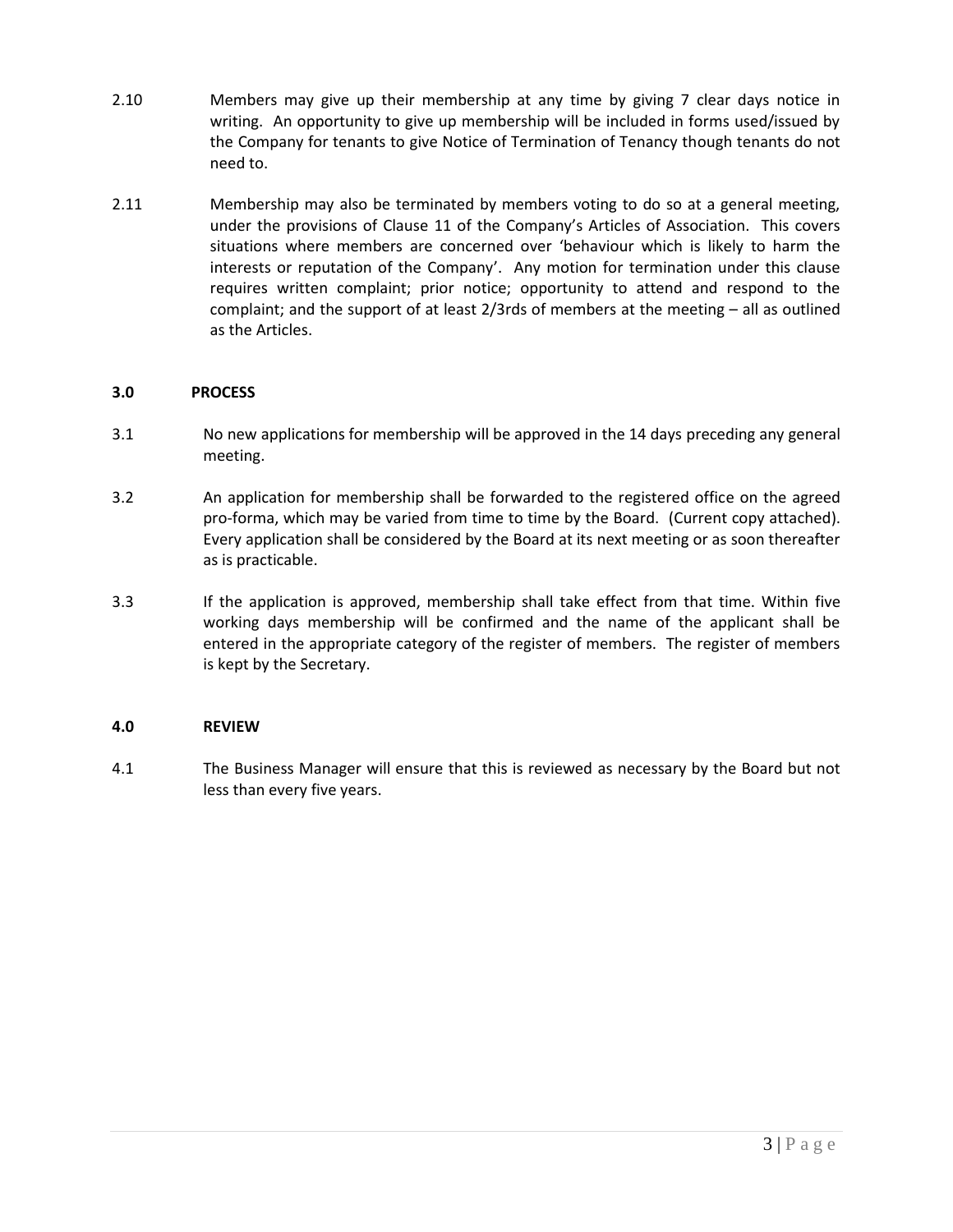# *HOMES FOR LIFE HOUSING PARTNERSHIP LTD Application Form for Membership (Revd 2014)*

*Please complete, sign and return to Homes for Life Housing Partnership at the address below Copies of our Membership Policy are available on request. If you require further clarification please contact us at the address below.*

| <b>PERSONAL / ORGANISATION DETAILS</b><br>1                |  |  |
|------------------------------------------------------------|--|--|
| <b>Your Name</b><br>/Organisation<br>[if corporate body]   |  |  |
| <b>Address</b>                                             |  |  |
| $\overline{2}$<br><b>DECLARATION</b> [delete as necessary] |  |  |

- I comply with the eligibility criteria outlined at Sections 2.6 & 2.7 of the Company's Membership Policy (extract attached)
- I understand and accept that if I am a tenant or occupant of a Company property, then my membership will terminate on termination of that tenancy or occupancy, unless I have confirmed prior to that termination that I wish my membership to continue.

## **3 UNDERTAKING**

I/my organisation hereby apply to be registered as a member of the Company. I/my organisation undertake to contribute to the assets of the Company in the event of it being wound up whilst a member, or within one year after I/my organisation cease to be a member, for payment of the debts and liabilities of the Company contracted before I/my organisation ceased to be a member and of the costs, charges and expenses of winding up and for the adjustment of the rights of the contributories among themselves, such amount as may be required not exceeding £1. I/we undertake to notify the Company forthwith, in the event that any circumstances change in respect of any of the issues covered by the Declaration above.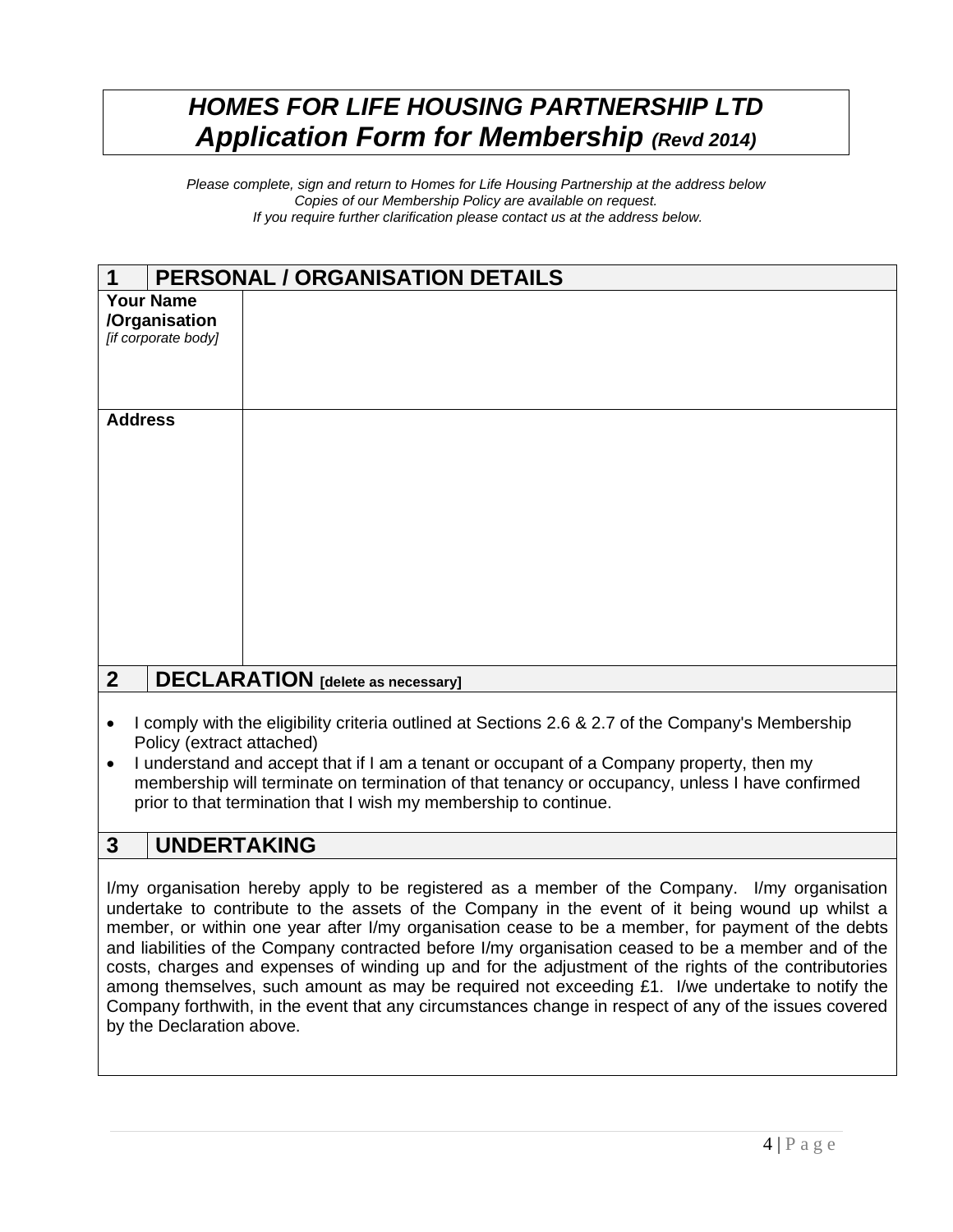| $\overline{4}$                                                             | <b>OTHER INFORMATION</b><br>[Tenants of the Company do not need to complete this section. All other applicants must complete this<br>section]                                        |  |
|----------------------------------------------------------------------------|--------------------------------------------------------------------------------------------------------------------------------------------------------------------------------------|--|
| applying                                                                   | Please explain your reasons<br>for<br>specifying any<br>relevant<br>experience or expertise you or your<br>organisation have which could be<br>brought to the benefit of the Company |  |
| 5 <sup>5</sup>                                                             | <b>AUTHORISATION</b>                                                                                                                                                                 |  |
| I authorise you to enter my name in the Register of Members of the Company |                                                                                                                                                                                      |  |
| 6                                                                          | <b>SIGNATURE</b>                                                                                                                                                                     |  |

| v<br>$\mathbf{v}$                                                 |  |
|-------------------------------------------------------------------|--|
| <b>Signature</b>                                                  |  |
| <b>Designation</b><br>[if signing on behalf<br>of corporate body] |  |
| <b>Date</b>                                                       |  |

## **NOTICE**

- ❑ PLEASE NOTE THAT ACCEPTANCE OF THIS APPLICATION DOES NOT CONSTITUTE MEMBERSHIP
- ❑ ALL APPLICATIONS WILL BE CONSIDERED BY THE BOARD, ACTING REASONABLY AND FAIRLY
- ❑ APPLICANTS WILL GENERALLY BE CONSIDERED AT THE NEXT BOARD MEETING, BUT NO NEW APPLICANTS CAN BE APPROVED WITHIN 14 DAYS OF ANY GENERAL MEETING
- ❑ THE BOARD'S DECISION ON WHETHER OR NOT TO ADMIT ANY APPLICANT TO MEMBERSHIP IS FINAL. THIS WILL BE CONFIRMED, AS SOON AS PRACTICABLE AFTER THE BOARD MEETING

### **COMPLETED FORMS SHOULD BE RETURNED TO**  *Homes for Life Housing Partnership Tolbooth Gate ~ 57 Market Street ~ Haddington ~ East Lothian EH41 3JG Telephone 01620 829300 ~ Fax 01620 829993 ~ E-mail [info@homesforlife.co.uk](mailto:info@homesforlife.co.uk)*